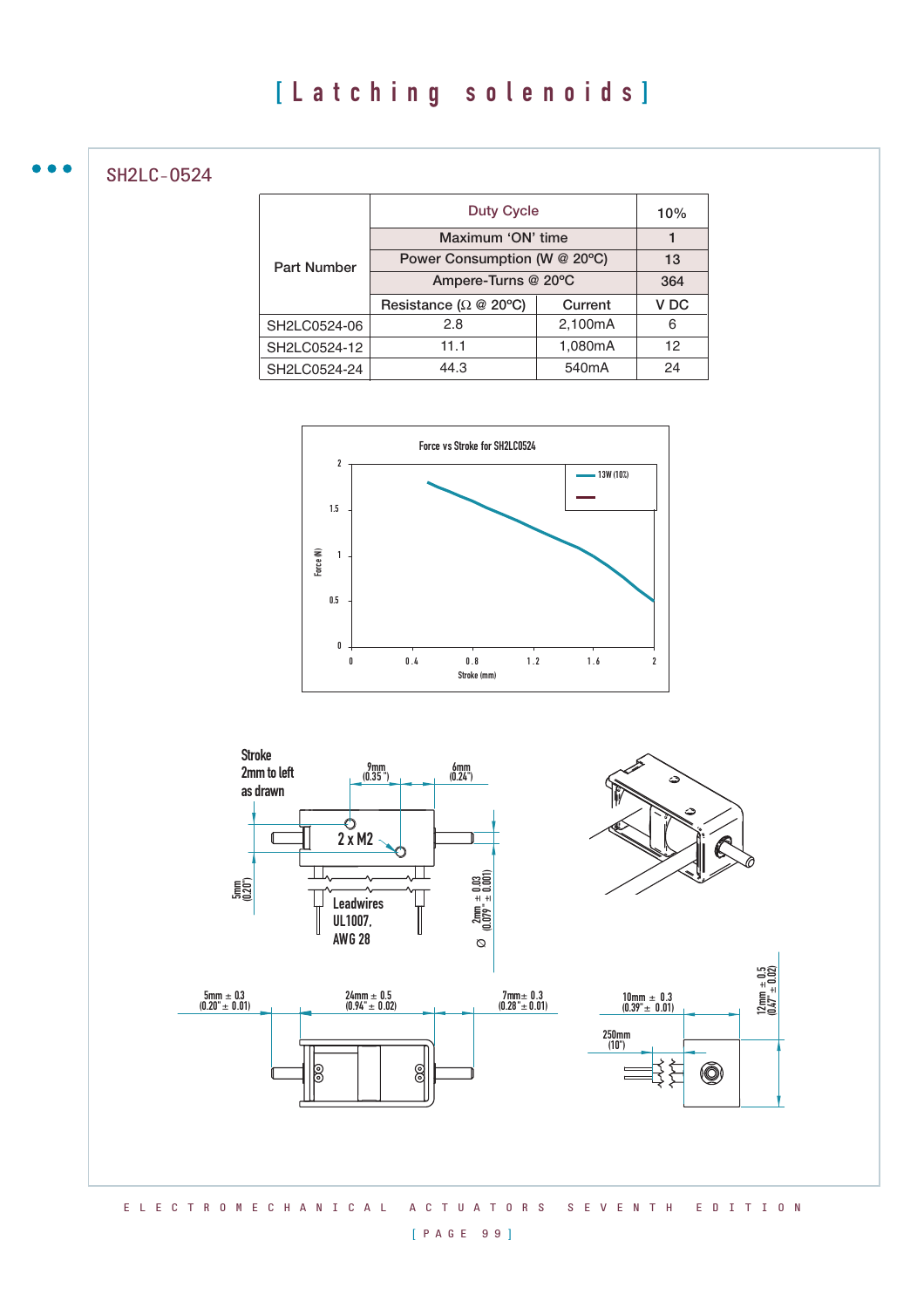SH2LC-0730

 $\bullet$ 

|                    | <b>Duty Cycle</b>                           |         | 25%             |
|--------------------|---------------------------------------------|---------|-----------------|
|                    | Maximum 'ON' time                           |         | $\mathfrak{p}$  |
| <b>Part Number</b> | Power Consumption (W @ 20°C)                |         | 8               |
|                    | Ampere-Turns @ 20°C                         |         | 368             |
|                    | Resistance ( $\Omega \otimes 20^{\circ}$ C) | Current | V <sub>DC</sub> |
| SH2LCO730-06       | 4.5                                         | 1,330mA | 6               |
| SH2LCO730-12       | 18                                          | 666mA   | 12              |
| SH2LCO730-24       | 72                                          | 333mA   | 24              |

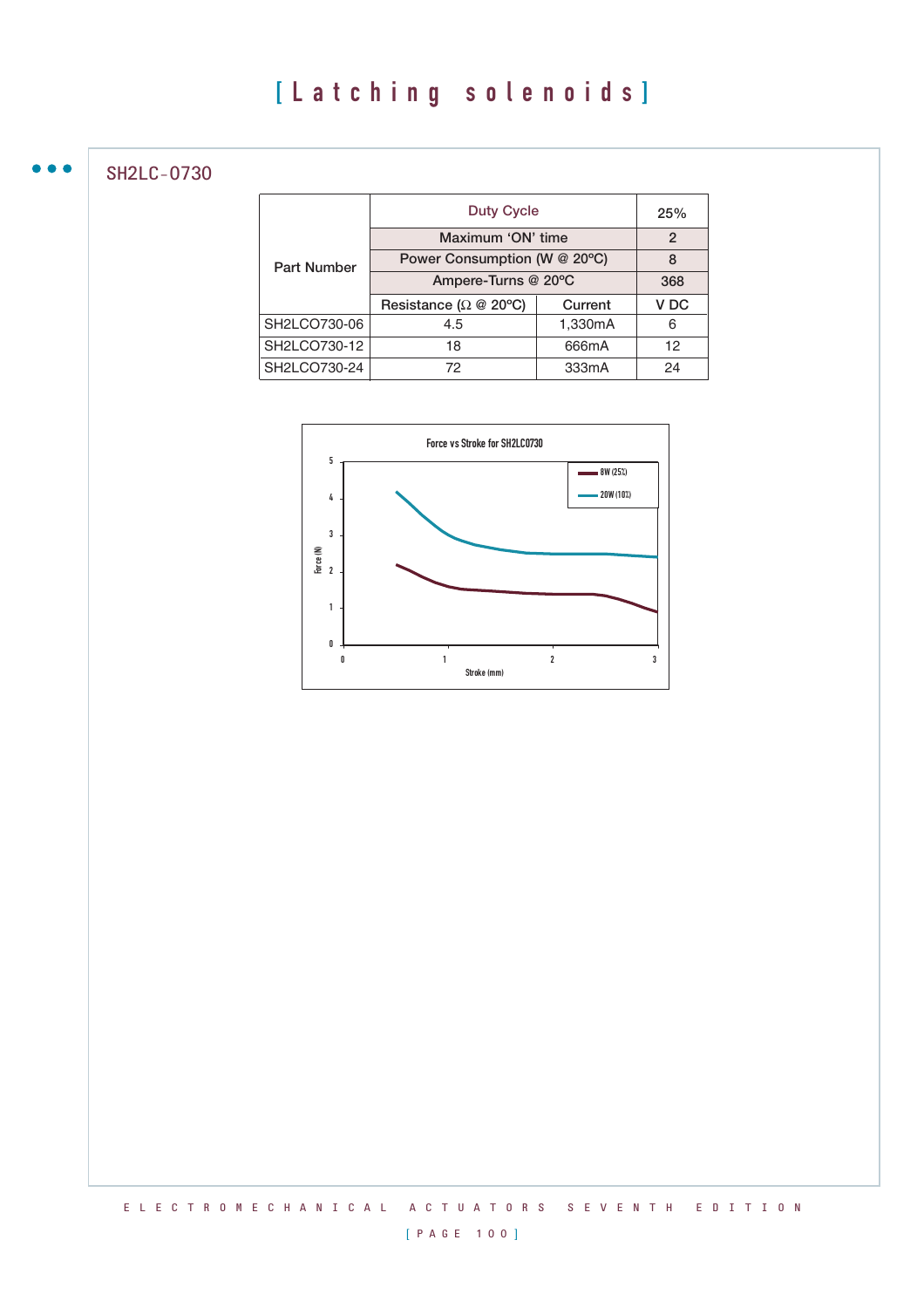SH2LC-1140

|                    | <b>Duty Cycle</b>                           |         | 25%             |
|--------------------|---------------------------------------------|---------|-----------------|
|                    | Maximum 'ON' time                           |         | 3               |
| <b>Part Number</b> | Power Consumption (W @ 20°C)                |         | 16              |
|                    | Ampere-Turns @ 20°C                         |         | 691             |
|                    | Resistance ( $\Omega \otimes 20^{\circ}$ C) | Current | V <sub>DC</sub> |
| SH2LC1140-06       | 2.3                                         | 2,610mA | 6               |
| SH2LC1140-12       | 9                                           | 1,330mA | 12              |
| SH2LC1140-24       | 36                                          | 666mA   | 24              |



#### [ P A G E 1 0 1 ]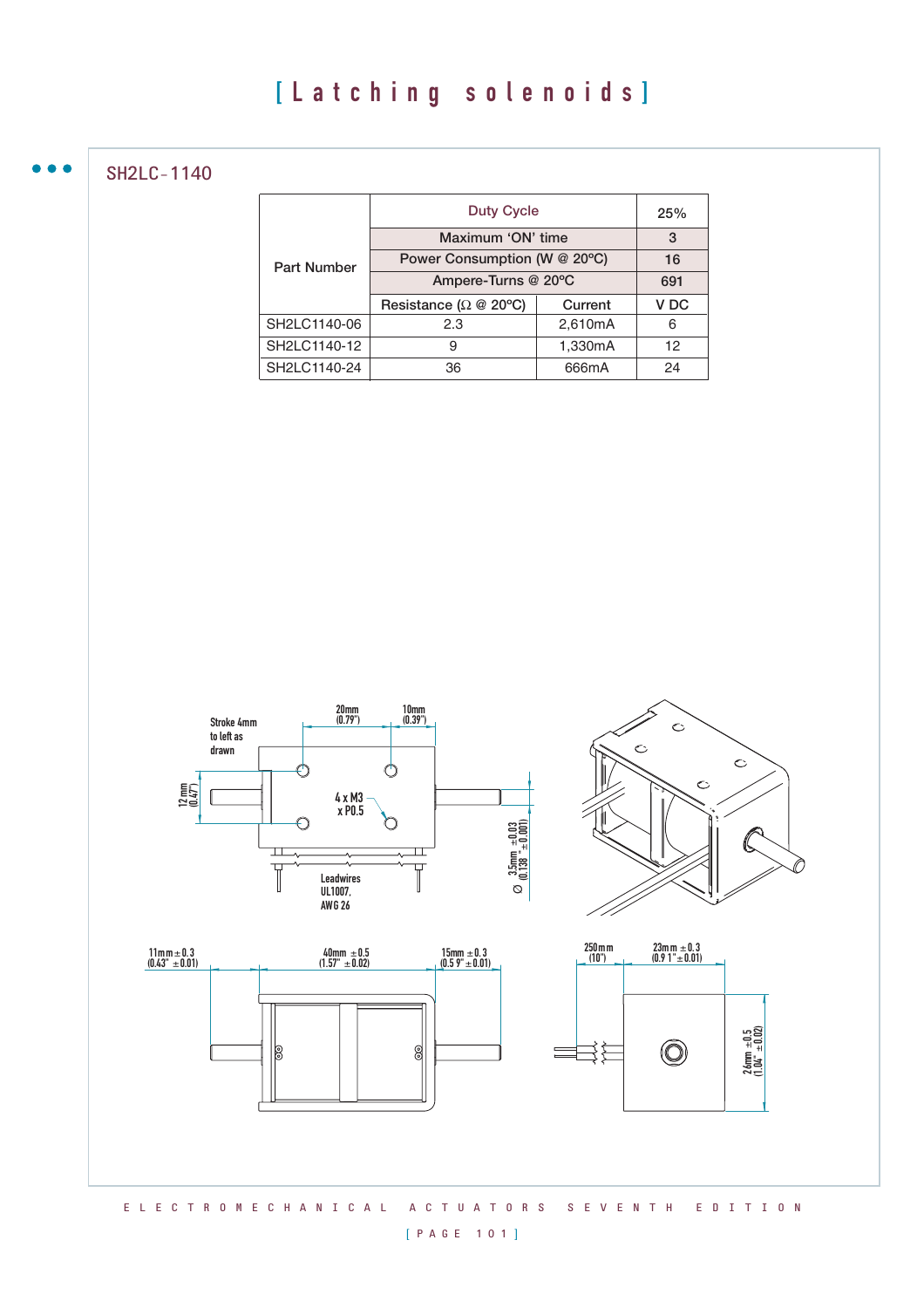T2L-0735

 $\bullet$   $\bullet$ 

|                    | <b>Duty Cycle</b>                           |                    | 23%             |
|--------------------|---------------------------------------------|--------------------|-----------------|
|                    | Maximum 'ON' time                           |                    | 3               |
| <b>Part Number</b> | Power Consumption (W @ 20°C)                |                    | 14.4            |
|                    | Ampere-Turns @ 20°C                         |                    |                 |
|                    | Resistance ( $\Omega \otimes 20^{\circ}$ C) | Current            | V <sub>DC</sub> |
| T2L0735-06         | 2.5 (pll connection)                        | 2,400mA            | 6               |
| T2L0735-12         | 10 (pll connection)                         | 1,200mA            | 12              |
| T2L0735-24         | 40 (pll connection)                         | 600 <sub>m</sub> A | 24              |



Stroke 5mm to left as drawn



# [ P A G E 1 0 2 ]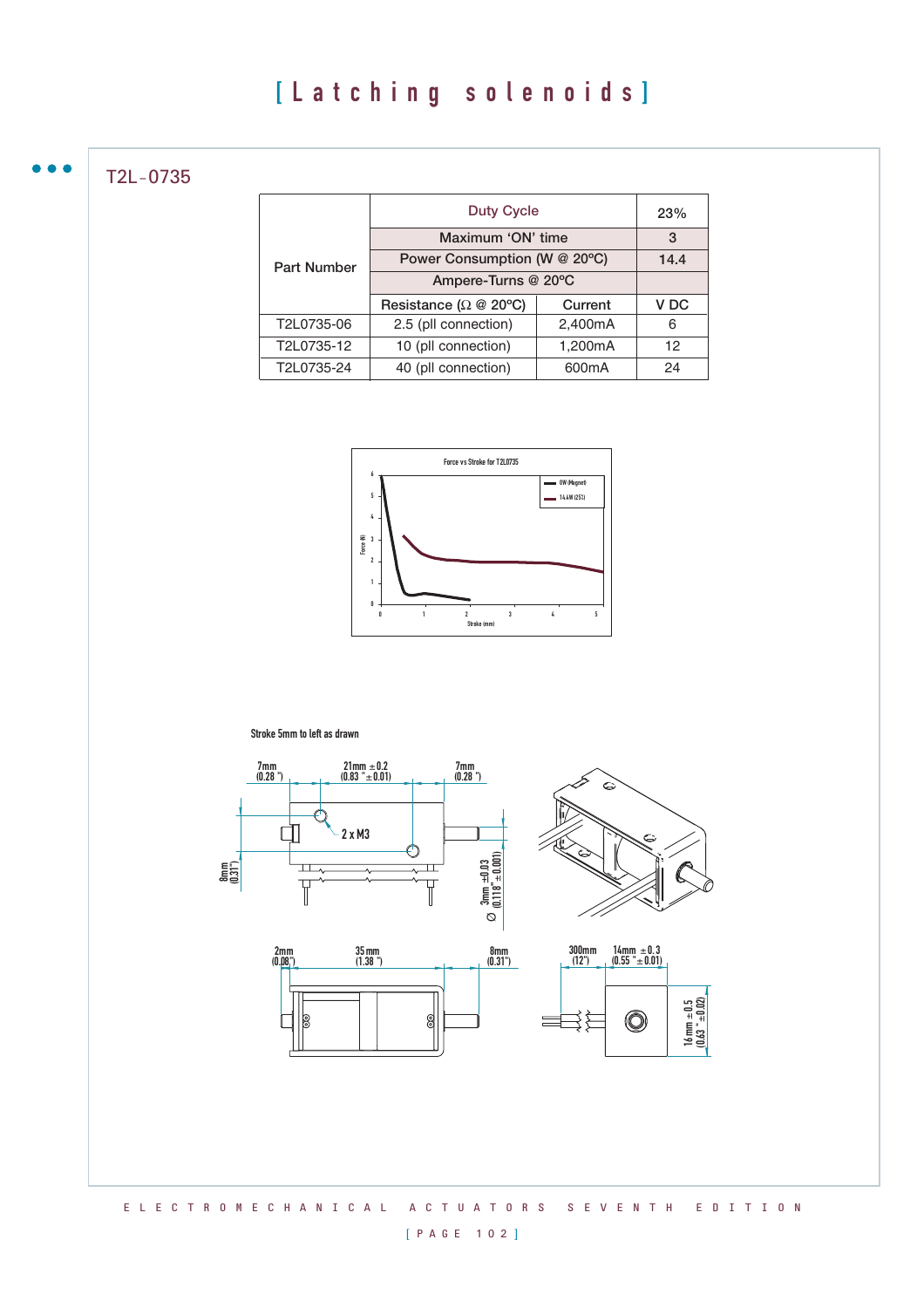TK2L-0705

|                    | <b>Duty Cycle</b>                           |         | 8%   |
|--------------------|---------------------------------------------|---------|------|
|                    | Maximum 'ON' time                           |         | 5s   |
| <b>Part Number</b> | Power Consumption (W @ 20°C)                |         | 62   |
|                    | External Resistance Value ( $\Omega$ )      |         | 0    |
|                    | Resistance ( $\Omega \otimes 20^{\circ}$ C) | Current | V DC |
| TK2L0705-06        |                                             |         | 6    |
| TK2L0705-12        |                                             |         | 12   |
| TK2L0705-24        |                                             | 2       | 24   |











## [ P A G E 1 0 3 ]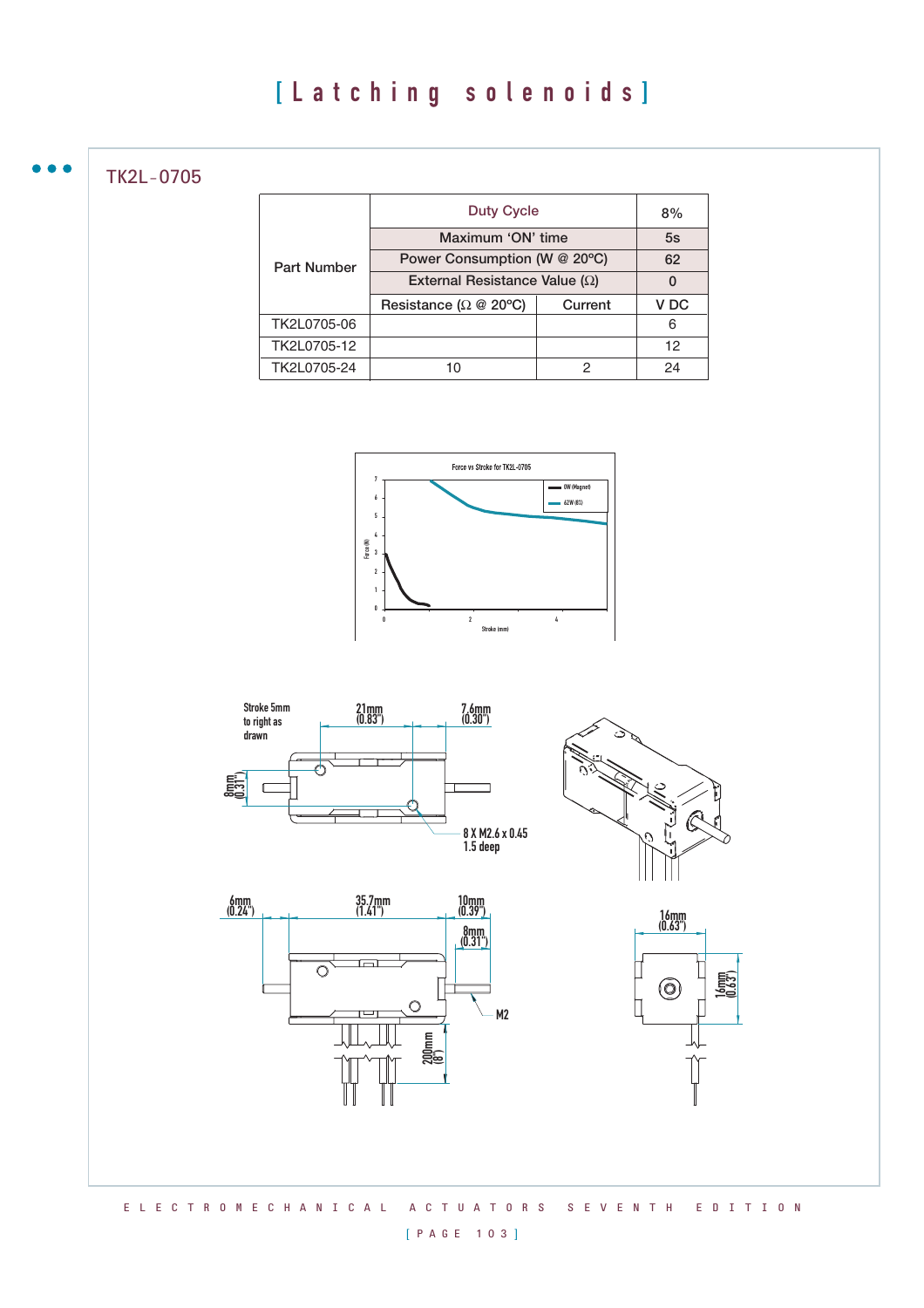TK2L-0805

|                    | <b>Duty Cycle</b>                           |         | 8%              |
|--------------------|---------------------------------------------|---------|-----------------|
|                    | Maximum 'ON' time                           |         | 5s              |
| <b>Part Number</b> | Power Consumption (W @ 20°C)                |         | 75              |
|                    | External Resistance Value ( $\Omega$ )      |         | O               |
|                    | Resistance ( $\Omega \otimes 20^{\circ}$ C) | Current | V <sub>DC</sub> |
| TK2L0805-06        |                                             |         | 6               |
| TK2L0805-12        |                                             |         | 12              |
| TK2L0805-24        | 7.5                                         | З       | 24              |











E L E C T R O M E C H A N I C A L A C T U A T O R S S E V E N T H E D I T I O N

## [ P A G E 1 0 4 ]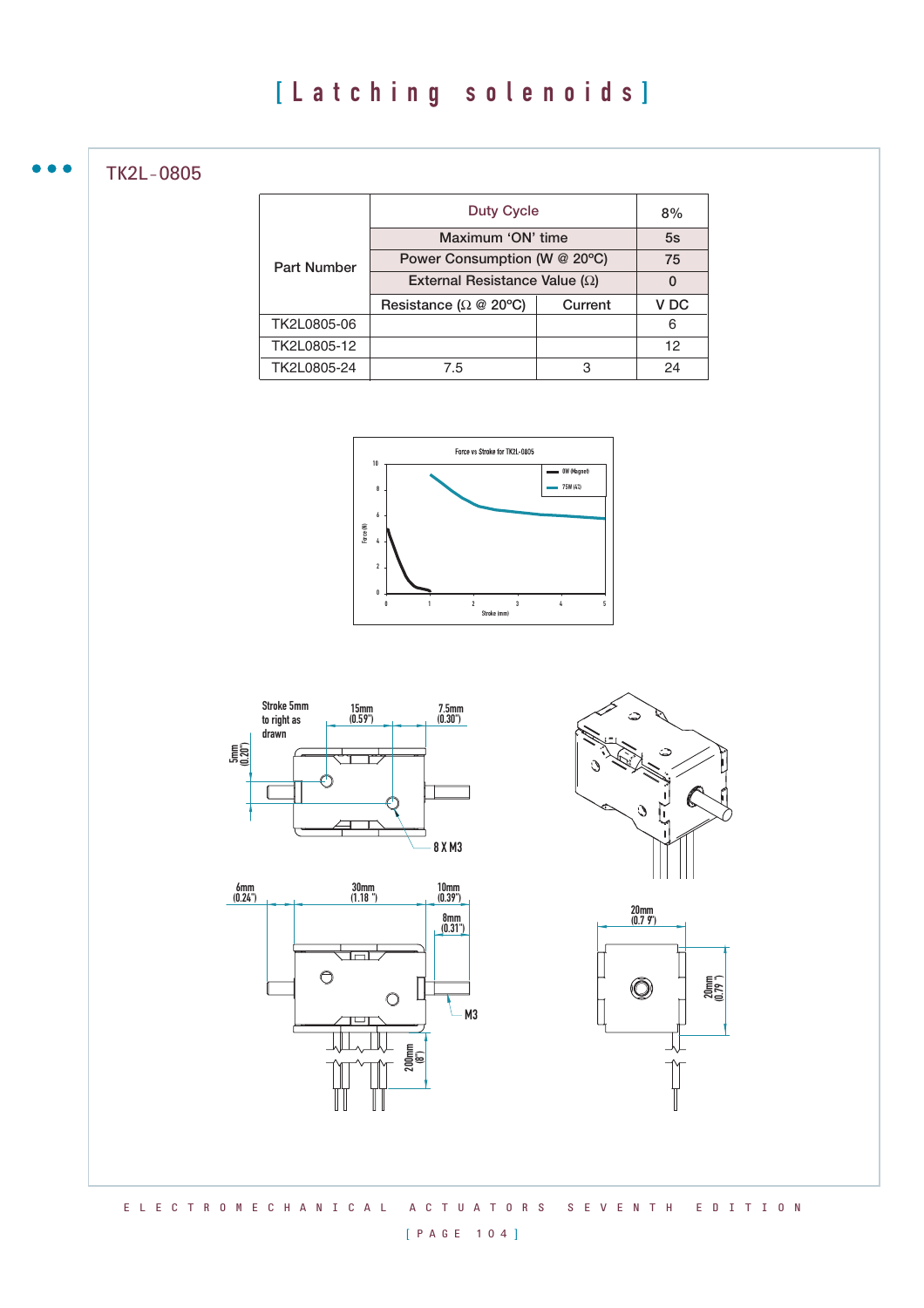TK2L-1005

|                    | <b>Duty Cycle</b>                           |         | 20%  |
|--------------------|---------------------------------------------|---------|------|
|                    | Maximum 'ON' time                           |         | 15s  |
| <b>Part Number</b> | Power Consumption (W @ 20°C)                |         | 24   |
|                    | External Resistance Value ( $\Omega$ )      |         | 10   |
|                    | Resistance ( $\Omega \otimes 20^{\circ}$ C) | Current | V DC |
| TK2L1005-06        |                                             |         | 6    |
| TK2L1005-12        |                                             |         | 12   |
| TK2L1005-24        | 20                                          |         | 24   |











#### [ P A G E 1 0 5 ]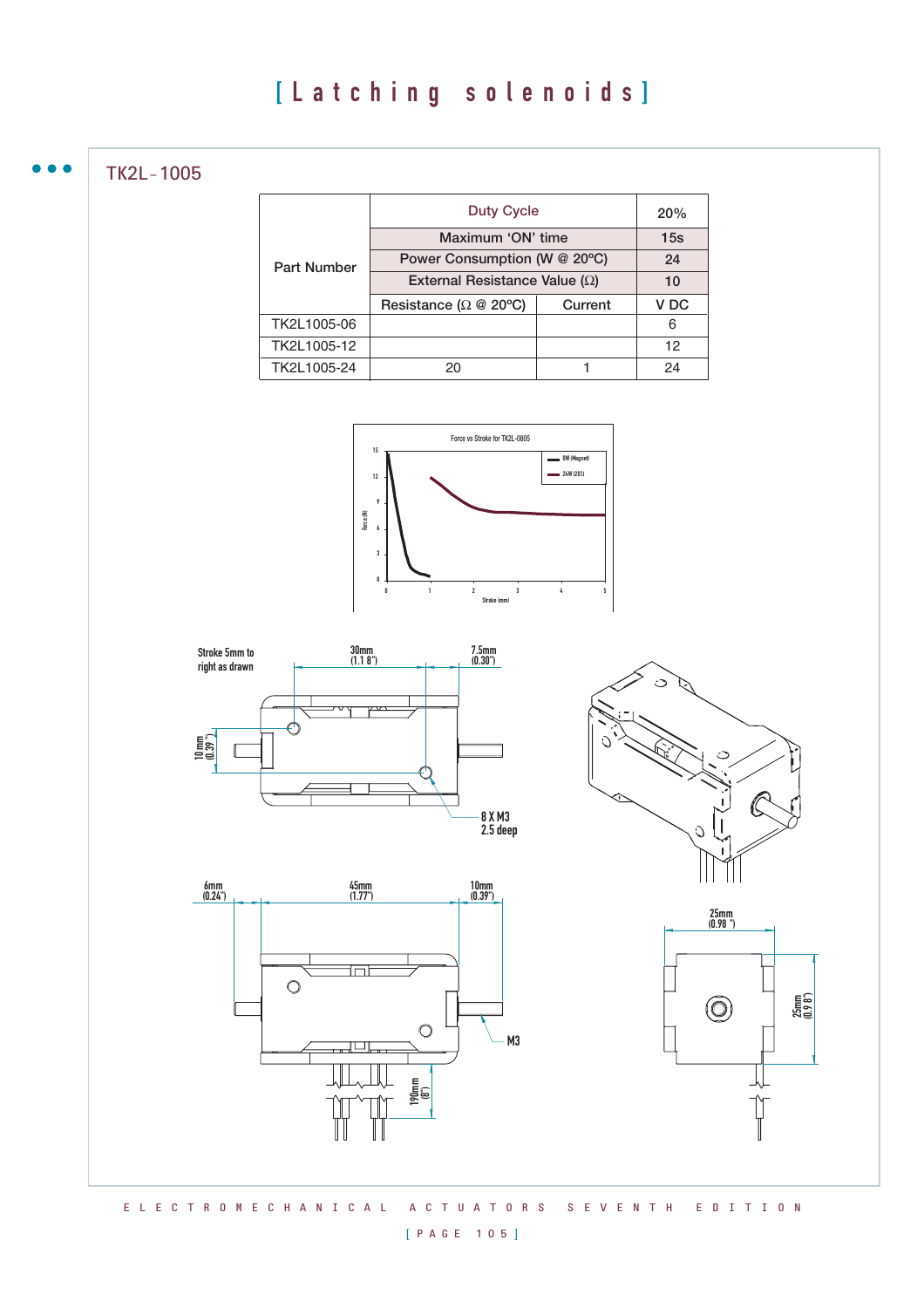TK2L-1010

|                    | <b>Duty Cycle</b>                           |         | 20%             |
|--------------------|---------------------------------------------|---------|-----------------|
|                    | Maximum 'ON' time                           |         | 15s             |
| <b>Part Number</b> | Power Consumption (W @ 20°C)                |         | 24              |
|                    | External Resistance Value ( $\Omega$ )      |         | 10              |
|                    | Resistance ( $\Omega \otimes 20^{\circ}$ C) | Current | V <sub>DC</sub> |
| TK2L1010-06        |                                             |         | 6               |
| TK2L1010-12        |                                             |         | 12              |
| TK2L1010-24        | 20                                          |         | 24              |











E L E C T R O M E C H A N I C A L A C T U A T O R S S E V E N T H E D I T I O N

## [ P A G E 1 0 6 ]